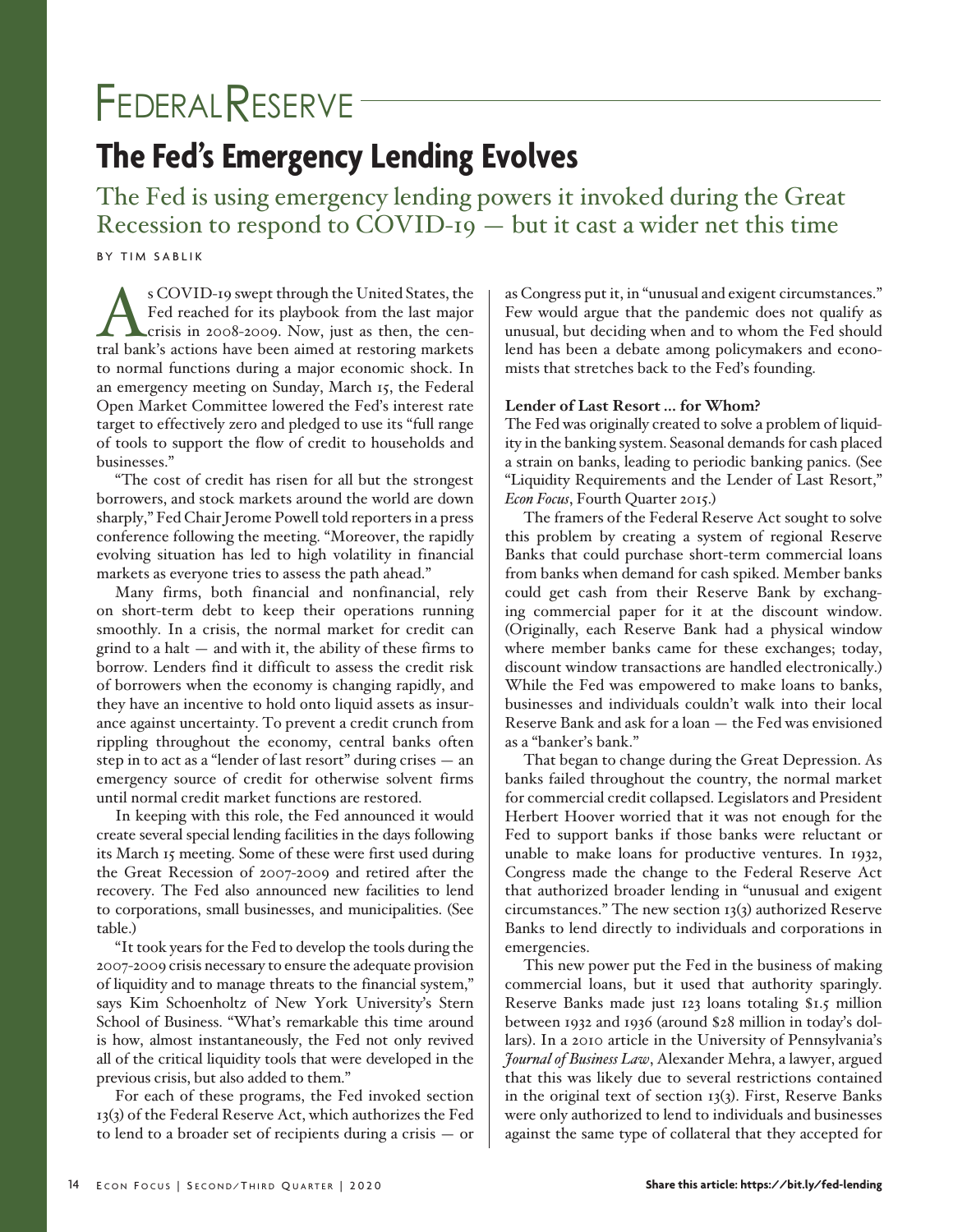lending to banks — short-term loans originating from commercial activity. Businesses, individuals, and investment banks were unlikely to have this type of collateral, making them ineligible for loans from the Fed.

Second, each loan required the approval of five of the Fed's governors, a difficult procedural hurdle to clear. Finally, Congress had also created the Reconstruction Finance Corporation (RFC) in 1932. The RFC was a government-sponsored enterprise also tasked with making loans to individuals and businesses. Those loans were generally available at more favorable terms than loans from the Fed, which may further explain why the Fed had few takers.

Another reason section  $13(3)$  saw little use was that it was soon superseded by a further amendment to the Federal Reserve Act in  $1934 -$  the addition of section 13(b). That amendment placed fewer restrictions on the Fed's ability to lend to businesses and saw much wider use. In the first year and a half, the Fed made nearly 2,000 section 13(b) loans totaling \$124.5 million (\$2.3 billion today).

The Fed's Board of Governors was initially supportive of these new lending powers, stating in a 1934 press release that they would "aid in the recovery of business, the increase of employment, and the general betterment of conditions throughout the country." But as with section 13(3), the Fed's section 13(b) lending would also be overshadowed by the RFC. The RFC continued to be the industrial lending agency of choice, and, aside from a brief resurgence during World War II, the volume of the Fed's section 13(b) loans dropped significantly after 1935.

In the postwar period, Fed leaders began to question whether the central bank should be involved in making loans to businesses and individuals. In 1957, then-Fed Chair William McChesney Martin told Congress during testimony that while there might be a role for the government to address gaps in private sector lending, it was not one that the Fed should play. Rather, he said it was the preference of the Board of Governors for the Fed to "devote itself primarily to the objectives set for it by the Congress, namely, guiding monetary and credit policy so as to exert its influence toward maintaining the value of the dollar and fostering orderly economic progress."

It took decades after the Fed's founding, but eventually economists and political leaders came to see the benefits to the economy of the Fed having monetary policy independence.

"The question is whether it is appropriate to burden a central bank that has the mandate of achieving price stability and maximum sustainable employment with also managing the supply of credit directly to nonfinancial organizations, such as businesses, corporations, or municipalities," says Schoenholtz. "Those credit allocation decisions are politically fraught. Back in the 1930s, I don't think anybody really understood the long-run benefits of having an independent central bank."

Congress ultimately agreed to remove those credit allocation powers from the Fed. The Small Business Investment Company Act of 1958 struck section 13(b) from the Federal Reserve Act and transferred those powers to the Small Business Administration (SBA). But

| Launched<br>Announced<br>March 20<br>March 17<br>April 14<br>March 17<br>March 18<br>March 23 | New?<br><b>No</b><br>No<br><b>No</b> | <b>Description</b><br><b>Extend credit to primary dealers</b><br>Provide a liquidity backstop to U.S. issuers of commercial paper<br>Makes loans available to eligible financial institutions secured by |
|-----------------------------------------------------------------------------------------------|--------------------------------------|----------------------------------------------------------------------------------------------------------------------------------------------------------------------------------------------------------|
|                                                                                               |                                      |                                                                                                                                                                                                          |
|                                                                                               |                                      |                                                                                                                                                                                                          |
|                                                                                               |                                      |                                                                                                                                                                                                          |
|                                                                                               |                                      | high-quality assets purchased from money market mutual funds                                                                                                                                             |
| March 23<br>lune 29                                                                           | Yes                                  | Purchase corporate bonds from eligible issuers                                                                                                                                                           |
| May 12                                                                                        | Yes                                  | Purchase corporate bonds from eligible issuers in the secondary<br>market                                                                                                                                |
| June 17                                                                                       | <b>No</b>                            | Lend to holders of certain asset-backed securities backed by<br>consumer and small-business loans                                                                                                        |
| April 16                                                                                      | Yes                                  | Supply liquidity to financial institutions making PPP loans                                                                                                                                              |
| <b>May 26</b>                                                                                 | Yes                                  | Purchase short-term notes from eligible U.S. states, counties, and<br>cities                                                                                                                             |
| June 15                                                                                       | Yes                                  | Lend to small- and medium-sized businesses and nonprofit<br>organizations that were in sound financial condition before the<br>COVID-19 pandemic                                                         |
|                                                                                               | March 23<br>March 23                 |                                                                                                                                                                                                          |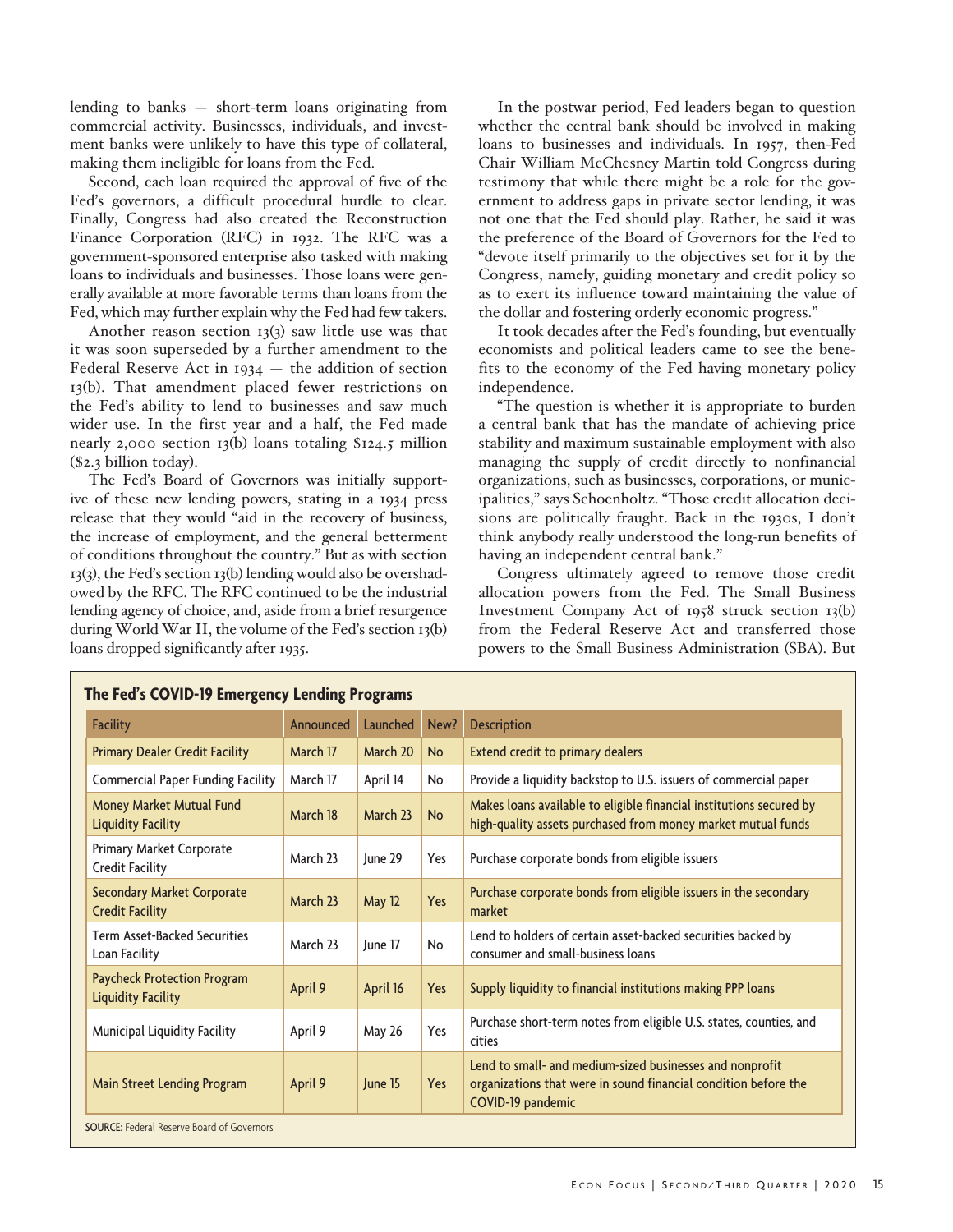section  $13(3)$ , the original emergency lending authority granted to the Fed, remained on the books.

#### **Emergency Lending Makes a Comeback**

In the decades after the Great Depression, the Fed invoked section 13(3) on a few occasions but did not actually make any loans. The emergency lending power remained unchanged and dormant until the passage of the 1991 FDIC Improvement Act, or FDICIA. The act removed the restriction that emergency loans could only be made against the same collateral accepted from banks at the discount window. Any securities that the Fed approved could now suffice as collateral.

As discussed in a 1993 article by Walker Todd, then an assistant general counsel and research officer at the Cleveland Fed, there was growing recognition among policymakers in the aftermath of the savings and loan crisis of the 1980s and 1990s and the stock market crash of 1987 that liquidity crises could happen outside of the traditional banking sector. If the Fed lacked the tools to address those liquidity needs directly, such problems could spill out into financial markets, resulting in crises similar to the banking panics of the 19th century that the Fed was created to prevent.

This became apparent during the financial crisis of 2007-2008, when troubles at large nonbanks created liquidity problems for the whole financial system. For the first time since the 1930s, the Fed made emergency loans under section 13(3) to a variety of financial and nonfinancial firms when traditional credit markets seized up. These programs were open to all qualifying firms in broad segments of financial markets. The Fed also invoked section 13(3) to offer direct assistance to support the resolution of specific firms deemed "too big to fail." This included assisting in JPMorgan Chase's purchase of Bear Stearns and extending credit to American International Group to prevent its bankruptcy.

After the crisis subsided, legislators debated whether the Fed had gone too far in its emergency lending. Providing liquidity on a general basis seemed in keeping with the central bank's role as a lender of last resort, but providing direct assistance to specific firms was more controversial. It placed the Fed in the role of potentially picking financial winners and losers.

In the Dodd-Frank Act of 2010, Congress placed new restrictions on the Fed's emergency lending powers. The Fed was no longer authorized to lend directly to individual firms. Instead, emergency loan facilities had to be available through a "program or facility with broad-based eligibility." Dodd-Frank also required that any emergency assistance needed to be "for the purpose of providing liquidity to the financial system, and not to aid a failing financial company." Finally, any loans the Fed made needed to be adequately secured to "protect taxpayers from losses," and the lending programs required "prior approval of the Secretary of the Treasury."

Fed officials supported these changes. In 2009 testimony before the House Committee on Financial Services, then-Fed Chair Ben Bernanke acknowledged that the "activities to stabilize systemically important institutions seem to me to be quite different in character from the use of Section 13(3) authority to support the repair of credit markets." While he argued that directly intervening to stabilize systemically important firms was "essential to protect the financial system as a whole … many of these actions might not have been necessary in the first place had there been in place a comprehensive resolution regime aimed at avoiding the disorderly failure of systemically critical financial institutions."

At the same time, Bernanke and his successors supported giving the Fed some flexibility to respond to liquidity emergencies where and when they emerged.

"One of the lessons of the crisis is that the financial system evolves so quickly that it is difficult to predict where threats will emerge and what actions may be needed in the future to respond," Powell said in a 2015 speech while he was a Fed governor. "Further restricting or eliminating the Fed's emergency lending authority will not prevent future crises, but it will hinder the Fed's ability to limit the harm from those crises for families and businesses."

## **The Next Chapter**

The Fed would call upon its emergency lending powers a few years later during the COVID-19 pandemic. Initially, the Fed revived many of the same facilities it had used in 2007-2009 to make credit available to financial firms that can't access the discount window. But it also created new facilities to extend credit to a wider range of parties.

Through the Primary and Secondary Market Corporate Credit Facilities, the Fed can purchase bonds directly from large, highly rated corporations and supply loans for companies to pay employees and suppliers. The Main Street Lending Program, announced in April and launched in June, offers five-year loans to businesses that are too small to qualify for the Fed's other corporate credit facilities. The Municipal Liquidity Facility makes loans available to state and local governments. And the Fed's largest new program to date is the Paycheck Protection Program Liquidity Facility, which provides liquidity to financial institutions participating in the SBA's Paycheck Protection Program (PPP). Businesses can take out loans through the PPP that can be forgiven if they use the money to retain workers on payroll. The Fed has agreed to provide credit to financial institutions making PPP loans, accepting those loans as collateral. Since the PPP loans are guaranteed by the federal government through the SBA, the Fed faces no risk of losses on this program.

While the Fed has announced a wider range of emergency lending programs than in 2007-2009, the total dollar amount of loans has been smaller so far. As of mid-August, the Fed had about \$96 billion in outstanding section 13(3)